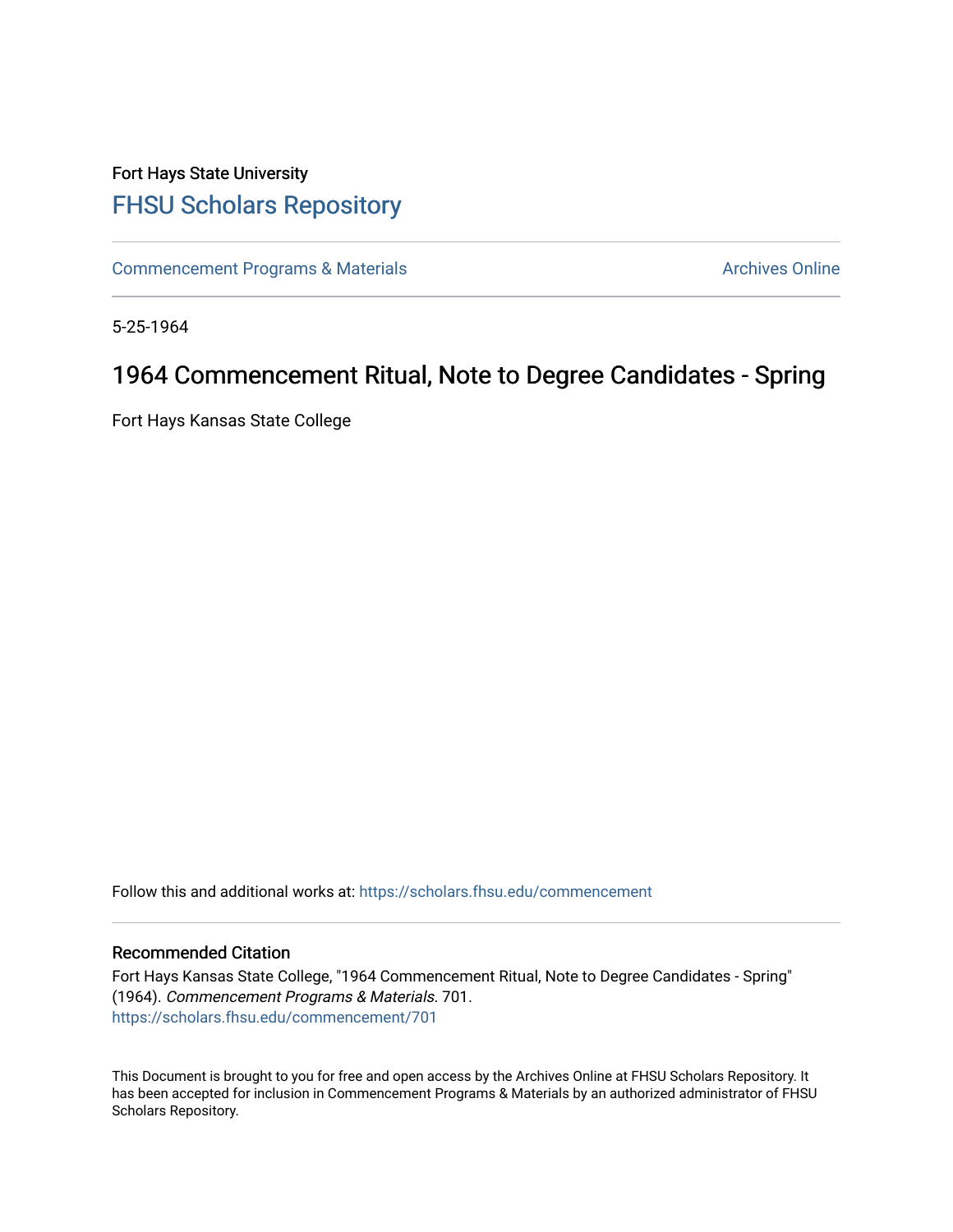# REMINDER TO DEGREE CANDIDATES AND FACULTY Fort Hays Kansas State College Spring Commencement 1964

To: Degree Candidates From: John D. Garwood, Dean of the Faculty

It is important that each degree candidate and faculty member be informed concerning all the procedures and activities connected with commencement. Hence, we suggest that you read these directions carefully, make plans accordingly, and participate fully.

| FRIDAY, May 22 -- 7:30 p.m.        | Degree candidates rehearsal for Commencement.<br>Gather on west side of the West Stadium.<br>(See directions on page 2.)                                                           |
|------------------------------------|------------------------------------------------------------------------------------------------------------------------------------------------------------------------------------|
| SATURDAY, May 23 -- 8:00-9:30 p.m. | PRESIDENT-FACULTY RECEPTION FOR<br>DEGREE CANDIDATES<br>Degree Candidates in academic dress.<br>Candidates' wives in evening or<br>appropriate dress.                              |
| SUNDAY, May 24 -- 8:00 p.m.        | BACCALAUREATE SERVICES Stadium<br>Degree Candidates wear Academic dress. Degree<br>Candidates gather for the processional on the<br>pavement west of the West Stadium at 7:15 p.m. |
| $MONDAY$ , May 25 -- 12:00 noon    | Luncheon for Degree Candidates. No academic<br>gowns.                                                                                                                              |
| MONDAY, May 25 -- 8:00 p.m.        | COMMENCEMENT Stadium                                                                                                                                                               |
|                                    | 7:15 p.m. -- Candidates meet, west side of the West Stadium<br>in academic dress. Candidates will be lined up<br>for the Processional.                                             |

## Attendance

program.

The question has arisen at every commencement time whether or not both bachelor and master degree candidates have to attend baccalaureate and commencement exercises. The administration has the policy that no candidate may be excused from participation in either the baccalaureate or commencement exercises except in dire emergencies. In so far as possible, an absence should be arranged in advance with the Office of the Dean of the Faculty, Cl09, for undergraduate students or with the Graduate Office, P212, for graduate students.

- NOTES: In case of threatening storm before either Baccalaureate or Commencement, the exercises will be held in the Coliseum. In the event that the exercises are to be held in the Coliseum this will be announced over KAYS at 7:00 p.m. and also the College whistle will be blown. Mr. Dalton makes up the arrangement of the candidates in the commencement
	- If you have *a* special pronunciation of your name, I would appreciate having you help me with it.